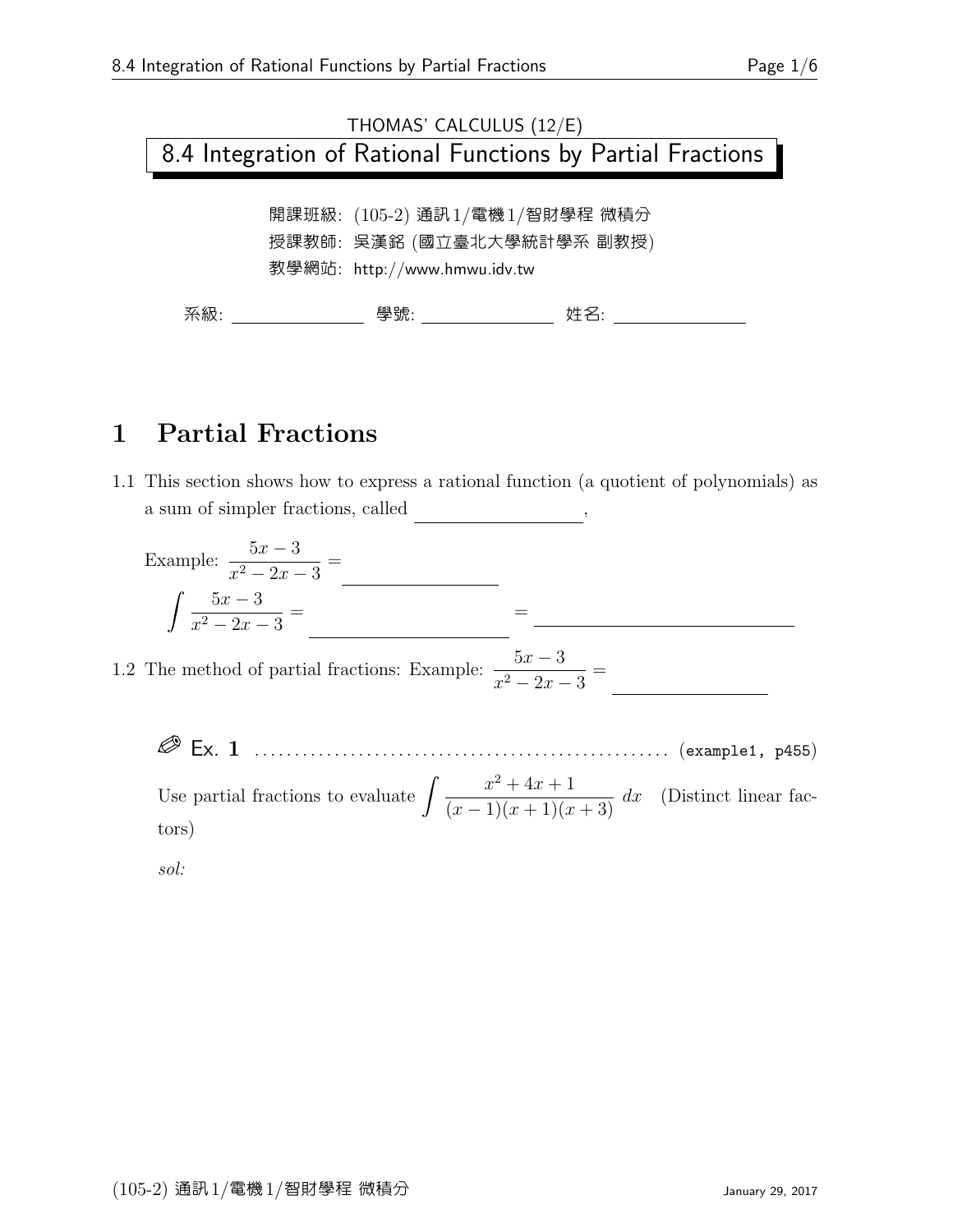Ex. 2 . . . . . . . . . . . . . . . . . . . . . . . . . . . . . . . . . . . . . . . . . . . . . . . . . . . . (example2, p455) Use partial fractions to evaluate  $\int \frac{6x+7}{(x+2)^3}$  $\frac{3x+1}{(x+2)^2}$  dx (A repeated linear factor) sol:

 Ex. 3 . . . . . . . . . . . . . . . . . . . . . . . . . . . . . . . . . . . . . . . . . . . . . . . . . . . . (example3, p456) Use partial fractions to evaluate  $\int \frac{2x^3 - 4x^2 - x - 3}{x^2 - 3x + 3}$  $\frac{1}{x^2-2x-3}$  dx (An improper fraction) sol:

 Ex. 4 . . . . . . . . . . . . . . . . . . . . . . . . . . . . . . . . . . . . . . . . . . . . . . . . . . . . (example4, p456) Use partial fractions to evaluate  $\int \frac{-2x+4}{(x^2+4)}$  $\frac{2x+1}{(x^2+1)(x-1)^2} dx$  (An irreducible quadratic factor) sol: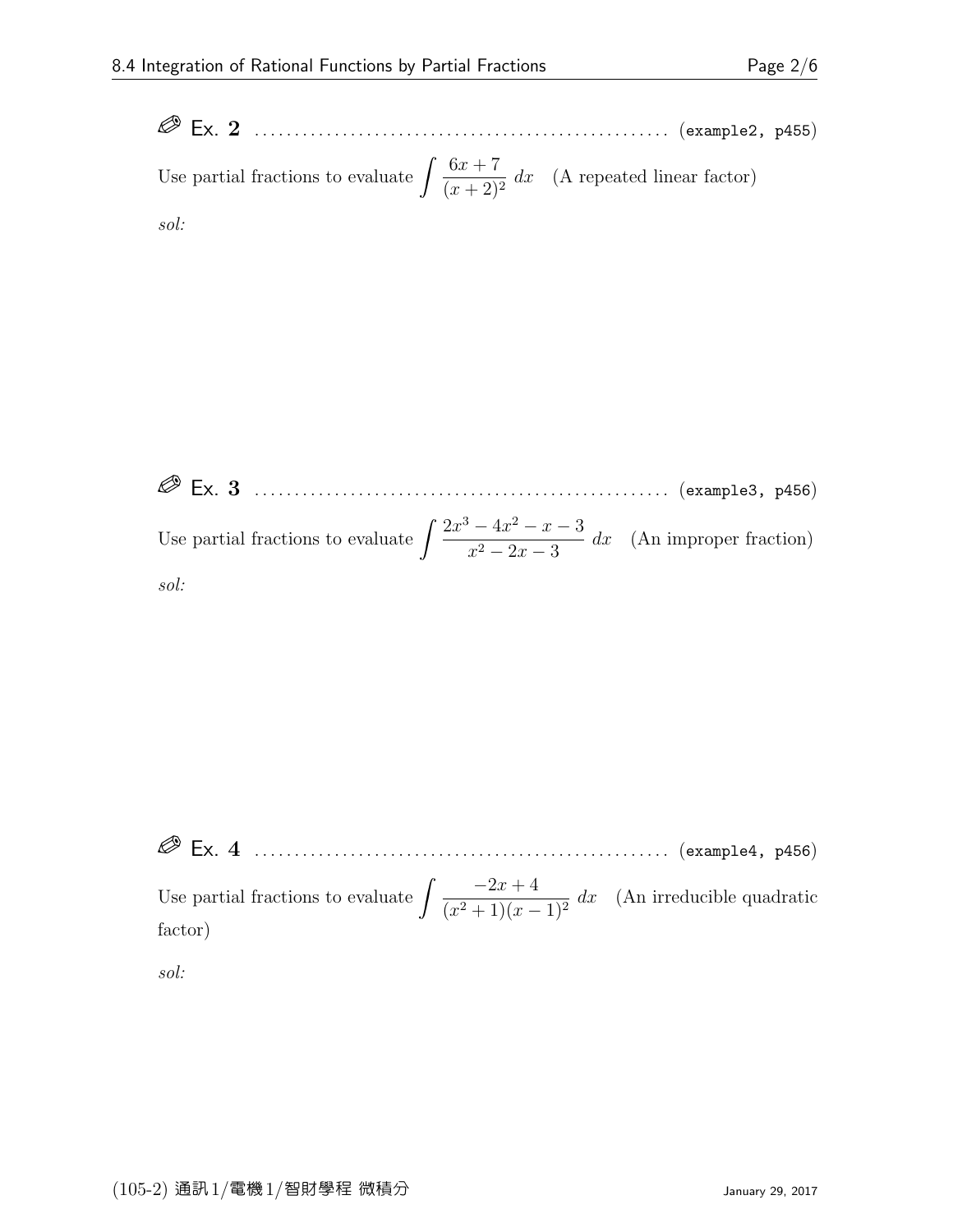Ex. 5 . . . . . . . . . . . . . . . . . . . . . . . . . . . . . . . . . . . . . . . . . . . . . . . . . . . . (example5, p457) Use partial fractions to evaluate  $\int \frac{dx}{\sqrt{2\pi}}$  $\frac{dx}{x(x^2+1)^2} dx$  (An repeated irreducible quadratic factor)

sol:

#### 2 The Heaviside Method for Linear Factors

#### 2.1 Heaviside Method



 Ex. 6 . . . . . . . . . . . . . . . . . . . . . . . . . . . . . . . . . . . . . . . . . . . . . . . . . . . . (example6, p458) Find A, B and C in the equation:  $\frac{x^2+1}{(x-1)(x-2)}$  $\frac{x}{(x-1)(x-2)(x-3)} =$ A  $x - 1$  $+$ B  $x - 2$  $+$  $\mathcal{C}_{0}^{(n)}$  $x - 3$ sol: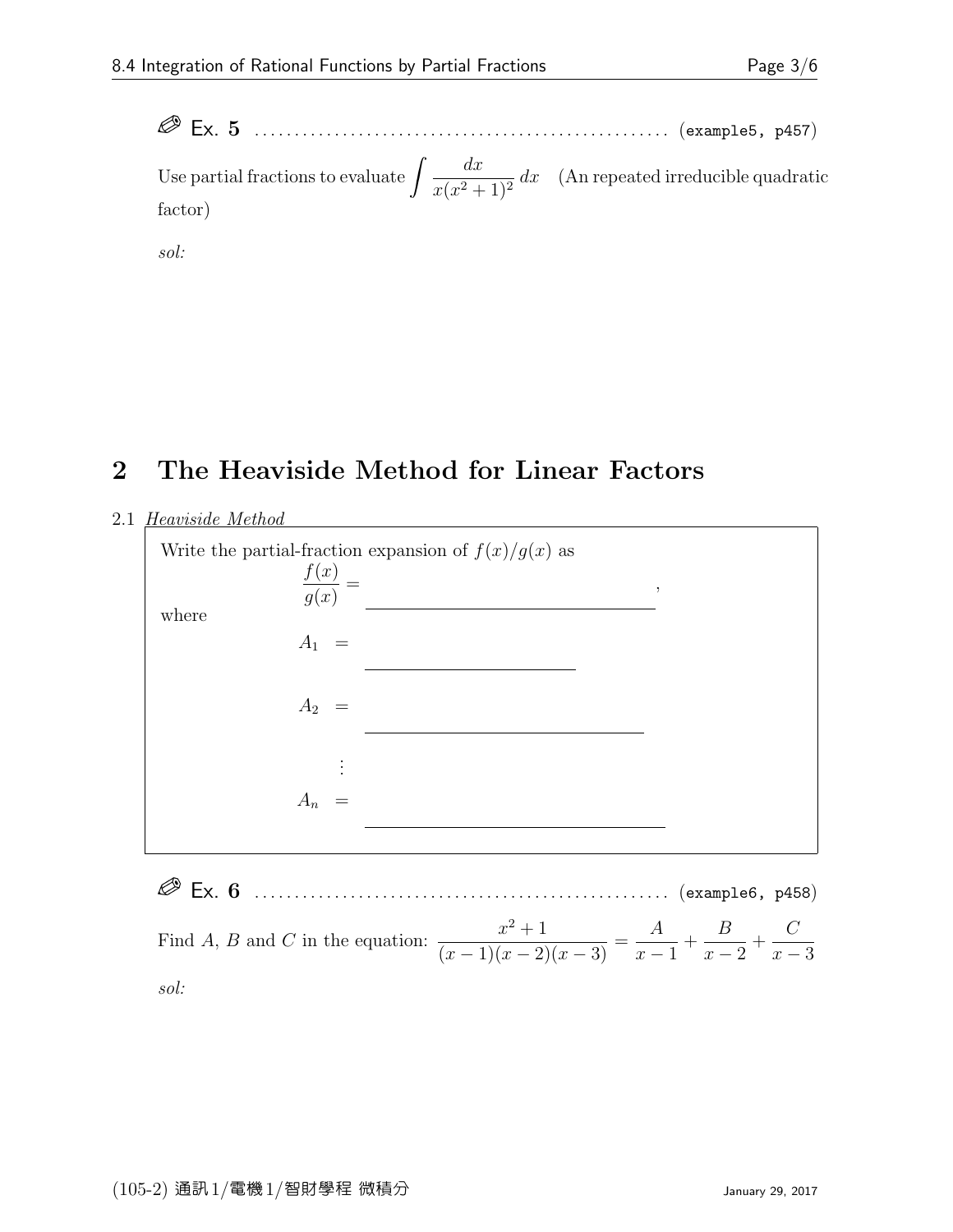Ex. 7 . . . . . . . . . . . . . . . . . . . . . . . . . . . . . . . . . . . . . . . . . . . . . . . . . . . . (example7, p459) Use the Heaviside Method to evaluate  $\int \frac{x+4}{x^2+2x+2}$  $\frac{x}{x^3+3x^2-10x}$  dx. sol:

 Ex. 8 . . . . . . . . . . . . . . . . . . . . . . . . . . . . . . . . . . . . . . . . . . . . . . . . . . . . (example8, p460) Find A, B and C in the equation:  $\frac{x-1}{(x+1)^2}$  $\frac{x}{(x+1)^3} =$ A  $x + 1$  $+$ B  $\frac{2}{(x+1)^2} +$  $\mathcal{C}_{0}^{(n)}$  $(x+1)^3$ sol: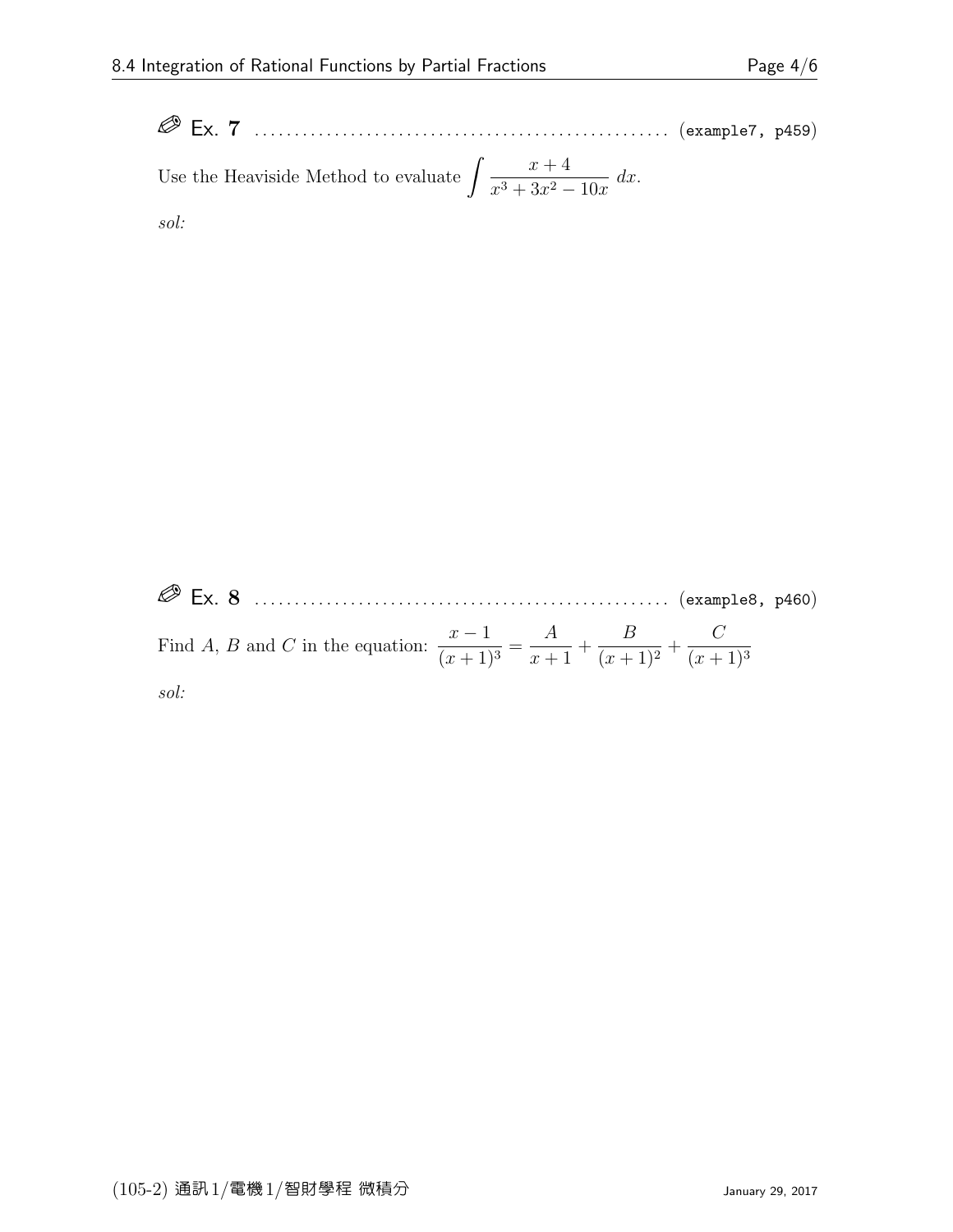| $\otimes$ Ex. 9 |                                                                                                                    |  |
|-----------------|--------------------------------------------------------------------------------------------------------------------|--|
|                 | Find A, B and C in the expression: $\frac{x^2+1}{(x-1)(x-2)(x-3)} = \frac{A}{x-1} + \frac{B}{x-2} + \frac{C}{x-3}$ |  |
| sol:            |                                                                                                                    |  |

 $(105-2)$  通訊 $1/\sqrt{m}$ 機 $1/\sqrt{2}$ 財學程 微積分  $(105-2)$   $(105-2)$   $(105-2)$   $(2017)$